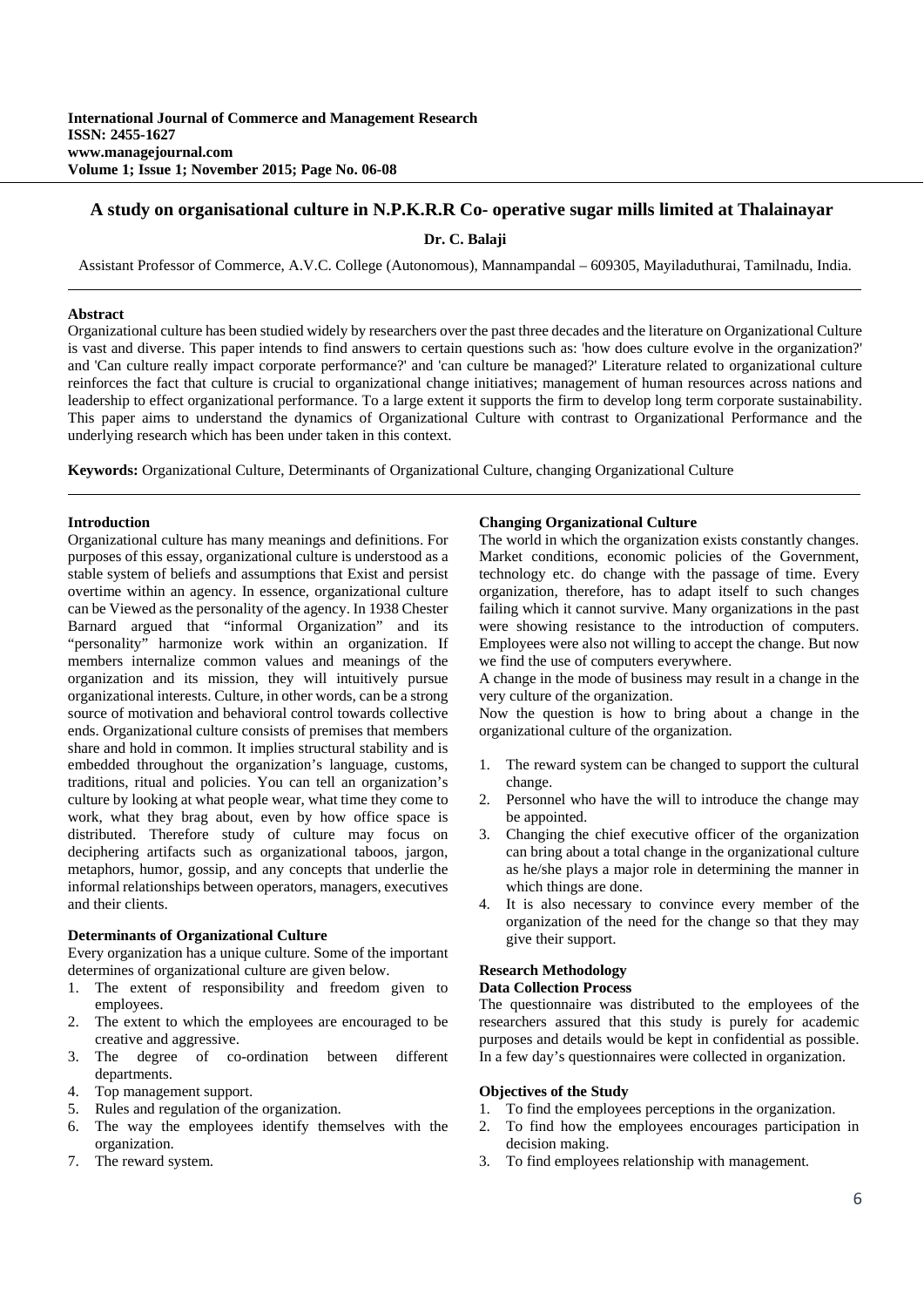4. To suggest suitable measures for improving the existing culture.

## **Data Analysis and interpretations**

| S. No | <b>Particulars</b> | <b>No. of Respondent</b> | Percentage |
|-------|--------------------|--------------------------|------------|
|       | Agree              | 20                       | 40%        |
| 2     | Neutral            | 22                       | 44%        |
| 3     | Disagree           |                          | 16%        |
|       | Total              | 50                       | 100%       |

**Table 1:** Opinion about the Rules and Regulations

**Source:** primary data

It is inferred from the above table about 44% of the respondents were neutral that the organization has rigid set of rules and regulations which everyone is supposed to follow strictly, followed by 40% were agree and 16% were disagree.

**Table 2:** Opinion about Job Assignment

| S. No | <b>Particulars</b> | <b>No. of Respondent</b> | Percentage |
|-------|--------------------|--------------------------|------------|
|       | Agree              | 26                       | 52%        |
|       | Neutral            | 20                       | 40%        |
|       | Disagree           |                          | 8%         |
|       | Total              | 50                       | 100%       |

Source: primary data

The above table clearly mentioned that 52% of respondents were agree that the job assignments are clearly defined & logically structured in the organization, followed by 40% were neutral& 8% were disagree.

|  |  | <b>Table 3:</b> Opinion about Rewards & Promotions |
|--|--|----------------------------------------------------|
|--|--|----------------------------------------------------|

| S. No | <b>Particulars</b> | <b>No. of Respondent</b> | <b>Percentage</b> |
|-------|--------------------|--------------------------|-------------------|
|       | Agree              | 18                       | 36%               |
| 2     | Neutral            |                          | 20%               |
|       | Disagree           | 22                       | 44%               |
|       | Total              | 50                       | 100%              |

Source: primary data

It is inferred from the above table about 44% of the respondents are disagree that the rewards and promotion are given on the basis of the merit of the candidate in the organization, followed by 36% were agree,20% were neutral.

| <b>Table 4:</b> Changes on Good Ideas |
|---------------------------------------|
|---------------------------------------|

| S. No | <b>Particulars</b> | <b>No. of Respondent</b> | <b>Percentage</b> |
|-------|--------------------|--------------------------|-------------------|
|       | Agree              | 16                       | 32%               |
| 2     | Neutral            | 18                       | 36%               |
|       | Disagree           | 16                       | 32%               |
|       | Total              | 50                       | 100%              |

Source: primary data

It is inferred from the above table about 36% of the respondents were neutral that the organization willingly takes a change on a good idea, followed by 32% were agree& disagree.

**Table 5:** Risk Taking

| S.No | <b>Particulars</b> | <b>No. of Respondent</b> | Percentage |
|------|--------------------|--------------------------|------------|
|      | Agree              | 14                       | 28%        |
| 2    | Neutral            | 20                       | 40%        |
| 3    | Disagree           | 16                       | 32%        |
|      | Total              | 50                       | 100%       |

Source: primary data

It is inferred from the above table about 40% of the respondents were neutral that the organization encourages general orientation towards risk taking, followed by 32% were disagree, 28% were agree.

## **Findings:**

- $\checkmark$  76% of the respondents have above 16 years of experience.
- $\checkmark$  44% of the respondents were neutral that the organization has rigid set of rules and regulations which everyone is supposed to follow strictly.
- $\checkmark$  52% of the respondents were agreeing that the job assignment are clearly defined and logically structured in the organization.
- $\checkmark$  44% of the respondents were disagreeing that the rewards and promotions are given on the basis of the merit of the candidate in the organization.

# **Suggestions**

- Organizational culture with regard to overall factors it is suggested to introduce open door policy to discuss matters related to the organization and this improve the overall organizational culture.
- $\checkmark$  Organizational development consultants can be appointed to study the existing organization and necessary modification can be made to improve the organization culture.
- $\checkmark$  Analyze your organizations existing culture and compare it with employee's expectations and perceptions.
- The executive can be sent to campus programmers and encouraged to take up assignment outside their organization to get exposed that kind of the culture.

## **Conclusion**

An organization would be dynamic if the employees share and understand the dominant values, philosophy, rules, etc. an organizational culture tries to achieve among the employees a sense of shared meaning. The study about the organizational culture and behavior on employees reveals that the employees were satisfied with their problem solving tactics followed by the organization, independents action taken by the employee, encouragement given by seniors and interpersonal support in the organization. Employees are highly satisfied with current culture prevailing in the Nadippisai Pulavar K.R. Ramaswamy Co-Operative Sugar Mills Ltd., At Thalainayar, and Nagai Dt. Because of this favourable culture prevailing in the organization employees show positive behaviours like high involvement and commitment towards their work, they are